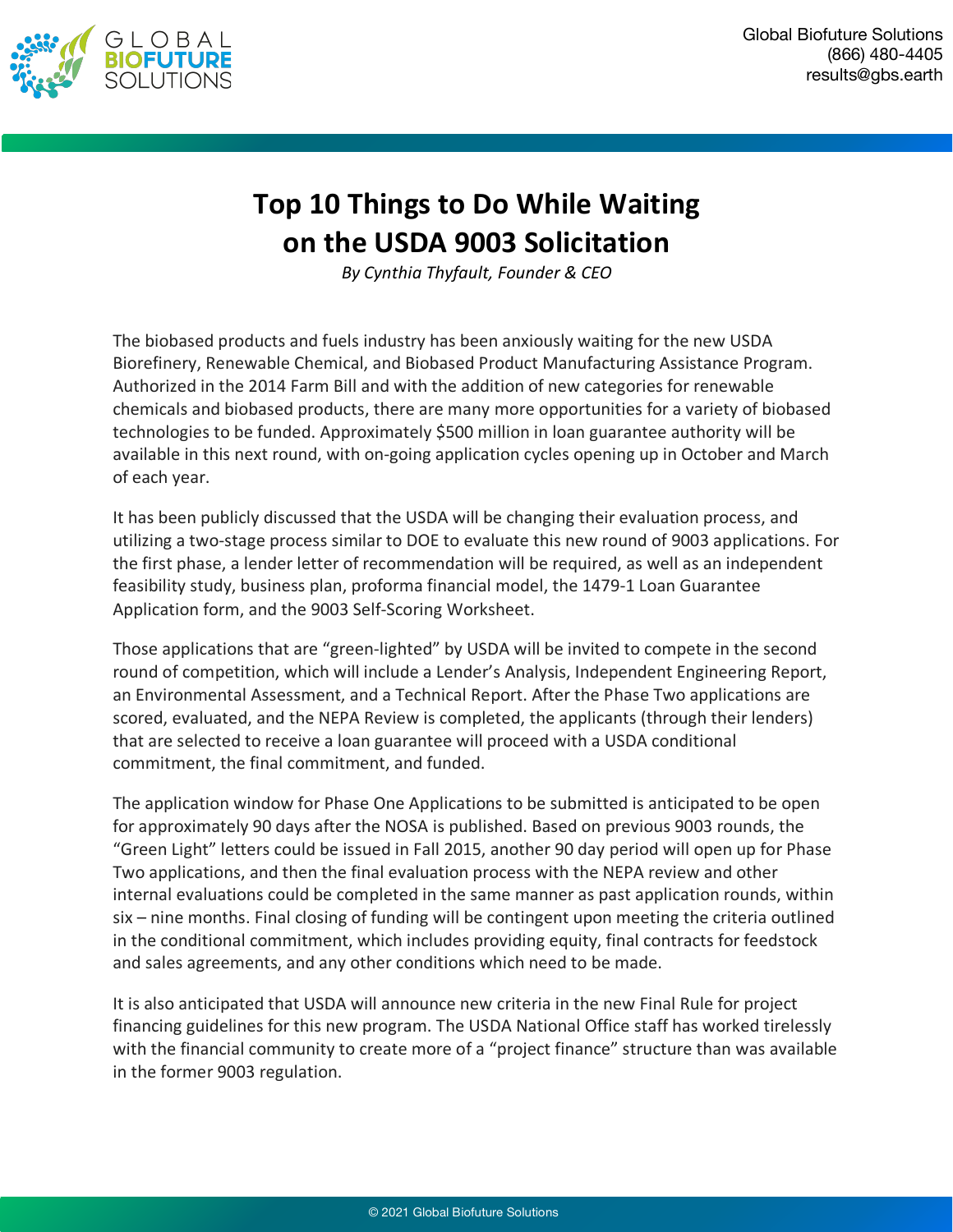In the past, the projects had to produce at least 50% or more advanced biofuel. Now, new guidelines are being developed to allow more technologies to qualify for the 85% funding pool for advanced biofuels, with the other 15% pool reserved for biochemical and bioproducts that do not have any biofuel component. However, until the Final Rule and the NOSA are released, there is not a clear pathway to judge whether a technology will qualify, or which pool of money it may qualify for.

## **So what should a company be doing in the meantime to prepare for the application process?**

Our firm is the leader in successfully assisting over 13 companies, including Sapphire Energy, Fulcrum, Chemtex, and Cool Planet, to apply for a 9003 loan guarantee.

Based on the experience gained from the prior applications, and looking ahead to the next application round that should be opening up in the next few weeks, here are my Top 10 "Things to Do" while waiting for the next NOSA:

**#10 – Read the last NOSA and Application Instructions** (from October 2013) for this program and gain an understanding of the time, resources, detail, and effort that is entailed in preparing for an application. The USDA has removed this information from their website, but we still have it posted on our website here. The structure for the feasibility study, technical report, and environmental assessment will be similar to that required in the new NOSA. Check the prior guidance documents and self-scoring criteria to preliminarily determine if you have all of the elements that will be required to be successful.

**#9 – Hold a management team meeting** with your staff and plan for a significant contribution of time and resources to complete the application. Prepare an itemized budget for the application as well as a company budget for the next year during the application process. Be prepared to show both of these budgets to your lender. Present the budget and workplan to your board of directors and obtain a preliminary approval to move forward. Once the application window is opened, it will be a sprint to the finish line. Every day will be crucial to allow for completion all of the elements for Phase One, including the lender negotiations.

**#8 – Work with your feedstock providers** to finalize supply agreements, and update any feedstock studies that you have completed. This is also a key scoring criteria. Mark Riedy, Partner with Kilpatrick Townsend & Stockton LLP, has had years of experience with this 9003 program. He has served as the Project Attorney for numerous successful borrowers by assisting them achieve financial closings after obtaining their conditional commitment awards. Mark advises that these contracts should evidence that the feedstock supply will be fully available throughout the term of the agreement, and that insurance policies exist to provide "price collars" to protect against market price increases above the contracted feedstock purchase prices.

**#7 – Finalize sales agreements,** whether it is at the letter of intent stage or a final contract. This is also a category that is included in the scoring criteria. Mark also advises that insurance policies also exist to provide a "price floor," so that if the market price decreases below the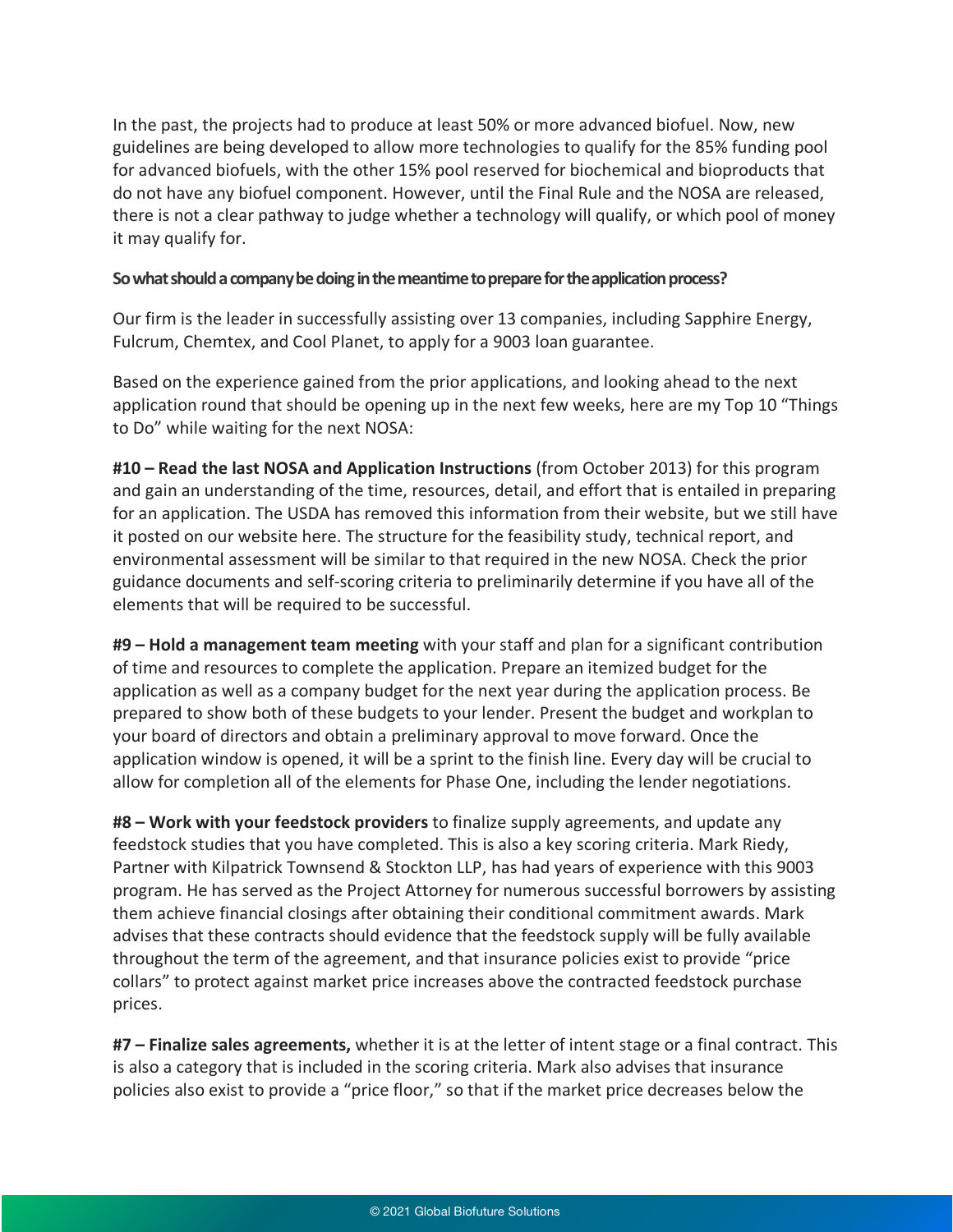contractual price, then the projected contract sales revenues are protected. Insurance policies also are available, he advises, to provide technology wraps, project revenue protection, tax equity protection, and other types of risk mitigation. Mark stresses that "insurance is becoming more and more important to obtaining better financing terms."

**#6 – Get your financial proforma updated,** and make it easy to view and to print for lenders and investors. Make sure that the proforma is reflecting current, conservative, industry sales prices or benchmarks, especially for renewable fuels projects. Finalize your business plan, and make sure it reflects the current business conditions and risk factors. Be detailed, realistic, conservative, and discuss your five year plan. Keep from using language that is designed more for fund-raising than business planning. Set up a web-based "dropbox" account and establish a data room for all documentation for your loan guarantee application so that it can easily be shared with consultants, engineers, attorneys, and lenders.

**#5 – Compile information on your technology** at the bench, pilot, and integrated demonstration level and store in a separate section in the data room in a well-organized manner. Review your site information, environmental permit requirements, site purchase or lease, and other environmental and technical issues or requirements. How far you will advance in the USDA competition will be dependent upon how far your project technology has progressed to date.

**#4 – Contact an independent engineer** and have an engineering company review your technology compilation (see #5 above) and discuss a plan to complete an independent engineering review.

Bill Crump, Senior Project Manager for Leidos, advises companies to understand that:

"The Independent Engineer review is performed to assess the technical risks of a project, not performing according to the technical inputs of the financial model used to obtain financing. The major focuses of our review are the costs, schedule, justification for the intended operating performance of the facility and the ability of the developer to execute the project. Within these overlapping categories are included important topics, such as site selection, access and preparation; integrated technology demonstration; operations and maintenance planning; contractual requirements; environmental requirements; scheduling; and financial modeling."

In Bill's experience in working with new technology projects, he stated that "We often see developers who are either not experienced in the execution of a major industrial facility, have not accomplished extended, continuous runs with their processes in an integrated plant or have not developed a realistic project cost model. Some developers appear to be more intent on demonstrating perceived progress in order to attract investment than being focused on building a successful project or a successful company.

"My advice to developers with complex new technology projects is to spend the necessary time and money to solve the process and equipment issues at the smaller project stage prior to building the larger ones. In addition, if a vendor is providing a package for a complex process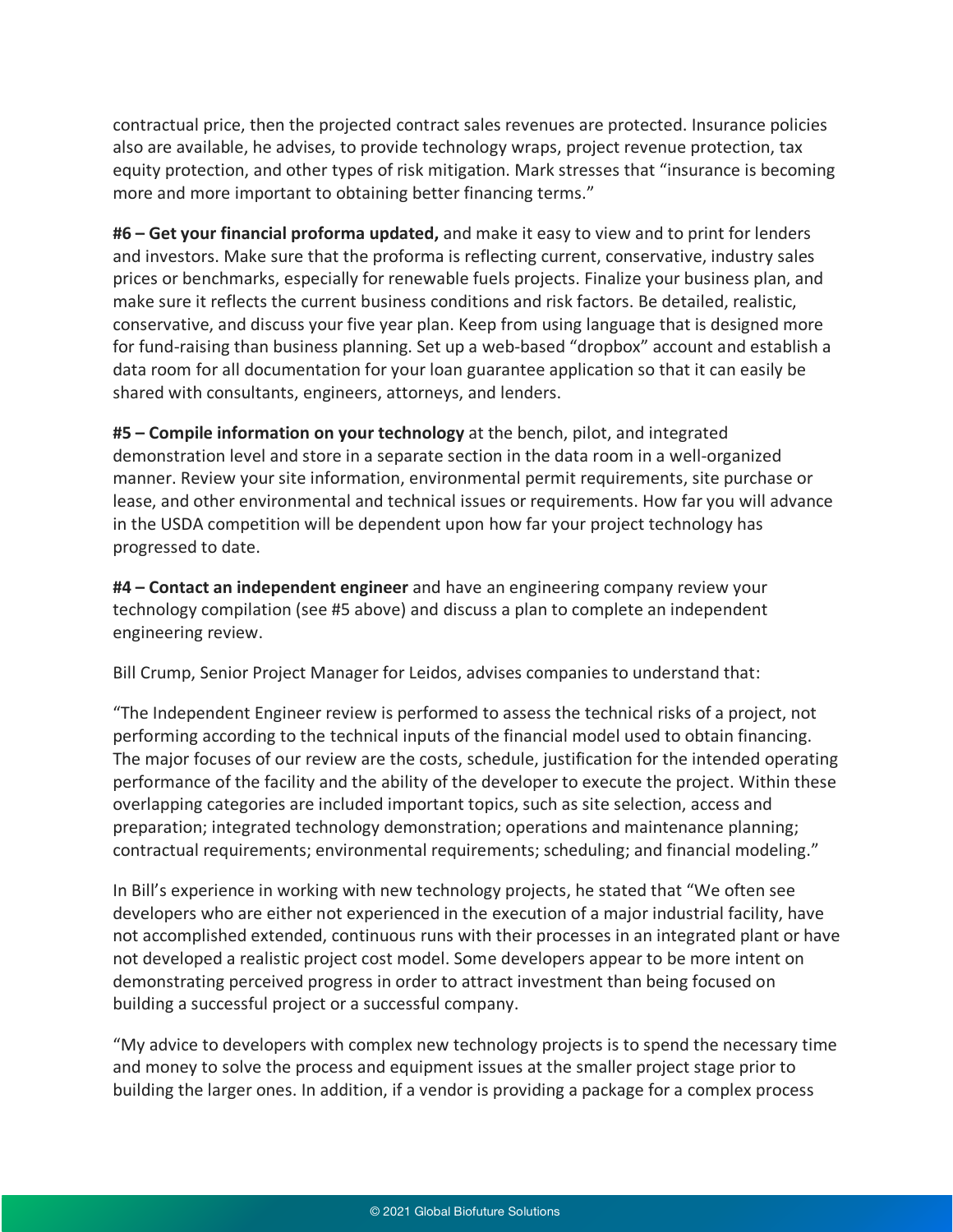step, unless they have nearly identical experience to what is needed, the developer should test the vendor package at the pilot scale. There should be contingencies in the project costs for construction unknowns, extended start-up times and equipment modifications.

"Finally, the developer and their investors need to be patient as start-up can take one to two years before reaching continuous, near nameplate production rates. The unfortunate reality for developing complex new technology projects is that developers take considerable upfront investment for their technologies to proceed logically through the scale-up steps, take extended periods of time before the first commercial facility is operating, and often have substantial investment risk. Without significant investment help, it may be that these types of projects will mostly be developed by deep-pocket companies."

**#3 – Contact your USDA state energy coordinator** and let him or her know you are interested in applying. When the new regulations are released by USDA, these USDA staff can work with your company to assist with any questions, eligibility requirements, and other issues that you are experiencing while completing the application process. Ask the USDA representative for information that you can share with your prospective lenders when the new program guidelines are released.

**#2 – Find an experienced consultant** that you feel comfortable with to guide you through the application process. Ask questions concerning their success rate on prior USDA 9003 rounds of funding and their time availability to complete the project. Wes Bolsen, Global Head BD & Public Affairs, Cool Planet (and recent awardee of a \$91 million USDA 9003 Loan Guarantee) states "Westar has led the USDA loan guarantee process for me twice, and both times we were successful. We started working together months in advance of the solicitation actually issuing so that we could be ready. It takes a lot of work to put an application together, and I am not sure how any company could ever do it alone."

**#1 – Find a lender** – because they are actually the applicant, not your company. You cannot be successful in this USDA loan guarantee program, or any other one for that matter, without a lender. The best place to look? The one who knows you the best, your current banker. Have the current business plan, updated proforma, detailed technical and environmental information, and documented evidence of equity, feedstock and sales agreements and any other information available in the data room to provide the full package that a lender will need to properly evaluate the lending opportunity. Understand that your application is competing with current and future projects that they can approve and fund in a matter of weeks, not a year or more. Show not only the equity that you have for the new project, but equity that will be in place to pay for operating expenses for the next year, including the expenses of hiring consultants, engineers, and attorneys.

## **The Bottom Line**

It's been hard for the biobased industry to wait for this next round, but it's coming soon. The most successful projects, and the ones that will get funded, will be the ones that are prepared and ready to move quickly when the new NOSA is released.